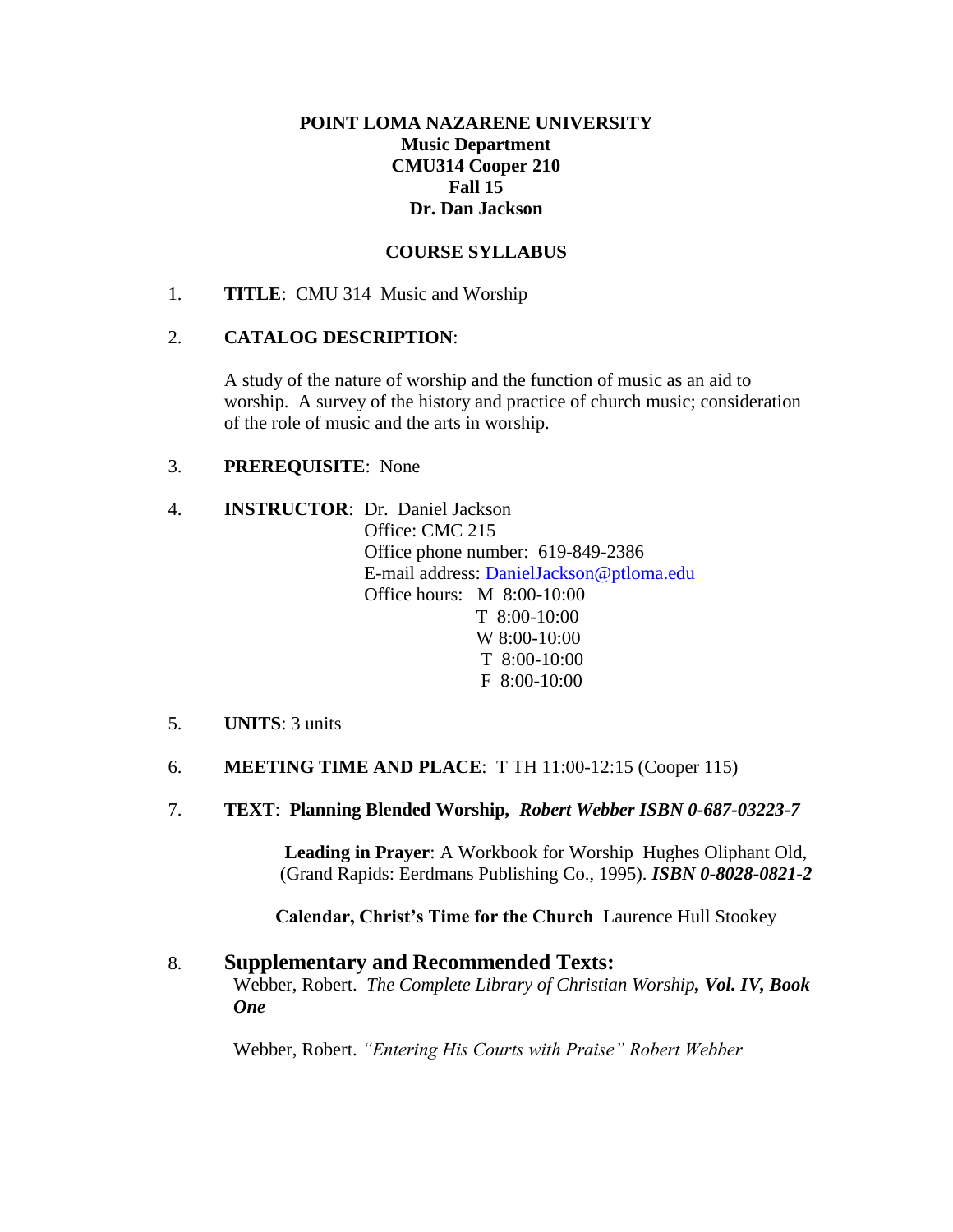William A. Dyrness, Visual Faith : Art, Theology, and Worship in Dialogue Engaging Culture (Grand Rapids: Baker Academic, 2001).

 Todd Farley, The Silent Prophet (Pasadena: Mimeistry Inc, 2002). (Available online www.mimeistry.com)

A supplementary recommendation for reading will be provided

## 9. **OTHER MATERIALS NEEDED FOR CLASS**: A pencil, notebook

10. **POSITION OF COURSE IN COLLEGE CURRICULUM**: Music and Worship is a required course for students who are pursuing a Bachelor of Arts in Music with a Concentration in Music and Ministry

# 11. **COURSE OBJECTIVES/STUDENT LEARNING OUTCOMES**:

- A. To provide a Biblical and historical foundation on which to effectively design a meaningful corporate worship service as demonstrated by a signature assignment that will include practicums and oral projects about historical worship.
- A. To explore a blended worship setting with elements of traditional and contemporary worship. Students will be given written exams each week to demonstrate their knowledge of the calendar year and a fourfold worship tradition.
- B. To provide creative options for maximizing the use of the visual and performing arts within a local church by presenting a project that includes their individual artistic gifts and talents in regard to a varied worship setting. Students will present an oral project that demonstrates their knowledge of artistic worship
- C. To stimulate critical thinking in regard to the use of music and the arts in worship as demonstrated by student projects that includes practicums and oral projects about historical worship. Students will have weekly exams regarding the use varied option that can be utilized in a corporate worship service.
- D. To cultivate a positive learning environment that reflects Christian values outlined in Galatians 5:22-23, while maintaining academic rigor in the pursuit of excellence.

# 12. **METHODS USED IN THE COURSE**:

- A. Read textbook and other supplements as assigned by the instructor.
- B. Prepare oral and written assignments.
- C. Design a corporate worship service utilizing the course content.
- D. Each student will have the opportunity to lead their classmates in a historical prayer before the start of class.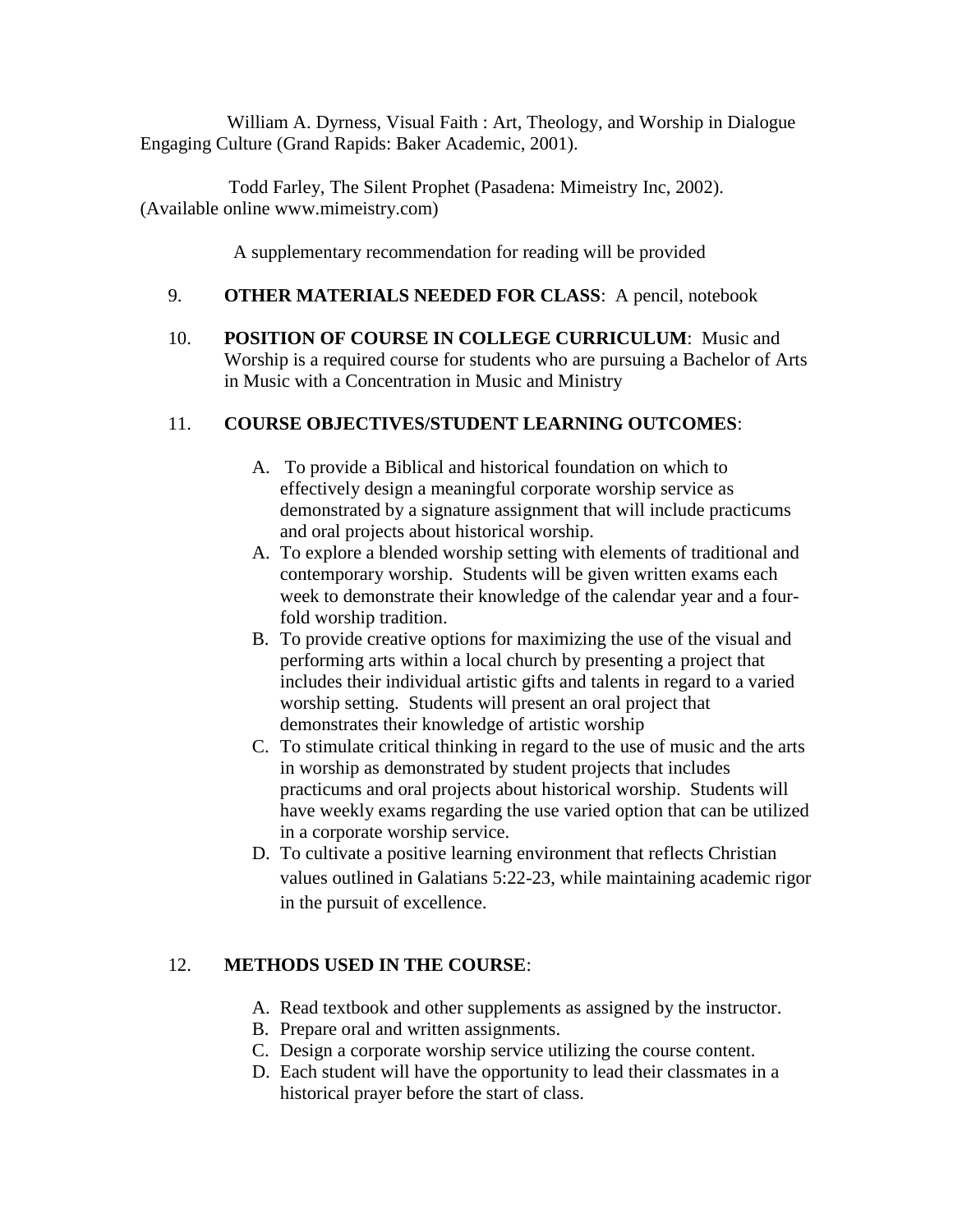## 13. **CLASS PREPARATION**:

- A. Students will read the required material and be read in preparation for quizzes and projects
- B. The class may be asked to lead in a department worship service that will include aspects of convergent worship.

# 14. **EVALUATION**:

- A. A written quiz will be given often covering the required reading and lectures presented by the professor.
- B. A final essay examination.

C. All students are expected to meet the standards for this course as set by the instructor. However, students with learning disabilities who may need accommodations should discuss options with the instructor during the first two weeks of class and provide approved documentation and verification of need. The Academic Support Center is available to students for a variety of tutorial needs.

Final grade will be determined by the following:

- 1. 65% for quizzes
- 2. 20% oral presentations/projects
- 3. 15%for final
- 15. **GRADING**: Your final grade will be divided in the following manner:

```
94-100% = A89-93 = A86-88 = B+83-85 = B79-82 = B-76-78 = C+73-75 = C69-72 = C66-68 = D+63-65 = D59-62 = D
```
16. **ATTENDANCE POLICY**: A students can expect to receive one full grade lower for every two unexcused absences. Unexcused absences might include activities that have been indorsed by the provost and up to two absences due